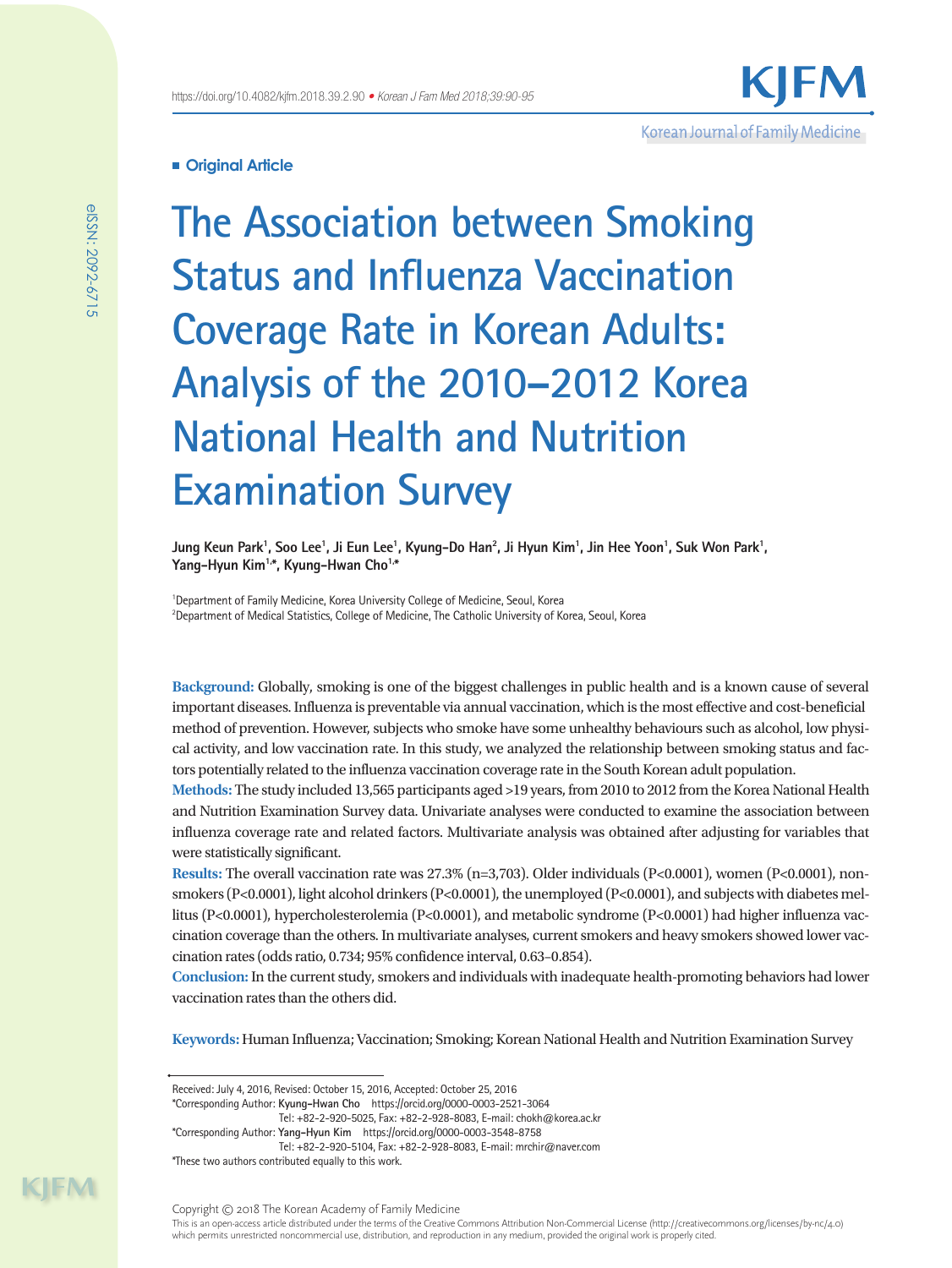## **INTRODUCTION**

Smoking is known as one of the main causes of respiratory and circulatory diseases, and other chronic diseases. It is one of the biggest public health threats globally, with a mortality of approximately 6 million people yearly.1,2) More than 5 million of these deaths are the result of direct smoking while more than 600,000 are the result of non-smokers being exposed to second-hand smoke.<sup>1)</sup>

In Korea, the smoking rate is 19.9%, which is a high rate among the countries of the Organization for Economic Cooperation and Development (OECD).3) The smoking rate is increasing in women. The Korean female smoking rate from the OECD health data were only 5.2% and is lower than the average for OECD countries (16.8%). However, when the smoking status was verified with a chemical diagnosis method, it was reported as  $14.8\%^{4,5)}$ 

Several previous studies have shown that influenza vaccination is a highly safe and cost-effective for preventing the spread of infection. $6-9$ On the basis of these studies, World Health Organization (WHO) and Centers for Disease Control and Prevention have recommended annual vaccination for pregnant women at any stage of pregnancy, children aged 6 months to 5 years, elderly individuals aged more than 65 years, individuals with chronic medical conditions, and healthcare workers.<sup>10)</sup>

On the basis of this recommendation, the South Korean government provides free vaccination services at public health centers for children younger than 1 year and elderly individuals aged more than 65 years.11) Despite these efforts, the influenza vaccination coverage rate of South Korea is only 34.3%.<sup>12)</sup>

Increasing vaccination coverage rate is important to improve global public health; however, smoking is known to have a negative effect on vaccination efficacy and the prevention of influenza infection as evidenced by some studies.  $13-16$ )

Therefore, we have examined the association between vaccination rate and smoking and factors potentially related to the influenza vaccination coverage rate in the South Korean adult population using representative sample data from the Korean National Health and Nutrition Examination Survey (KNHANES).17)

## **METHODS**

### **1. Korean National Health and Nutrition Examination Survey**

This study is based on the KNHANES V (2010–2012). KNHANES is a yearly survey conducted by the Korea Centers for Disease Control and Prevention and the Korean Ministry of Health and Welfare; it is a crosssectional, representative, and reliable study providing a basic overview of the health policy. The survey includes health and household interviews, nutrition surveys, and direct standardized physical examinations. The stratified and multistage clustered probability sampling regarding age, gender, and geographic area was applied to represent the civilian, non-institutionalized Korean population. In addition, it produces statistics regarding smoking, drinking, physical activities, and obesity as requested by WHO and OECD. All the participants of the survey provided written informed consent and the Institutional Review Board of the Korea Centers for Diseases Control and Prevention approved the study protocol (2010-02CON-21-C, 2011-02CON-06-C, and 2012-01EXP-01-2C). Interviews were performed using a structured questionnaire.

## **2. Subjects**

A total of 7,680 households were included in the KNHANES V. The sampling was weighted to represent all of the South Korean population taking the complex sampling design, oversampling, and survey non-response into consideration. Initially, 17,476 participants were enrolled. We excluded 3,911 participants who were younger than 19 years. In all, 13,565 participants were included in this study.

## **3. Anthropometric Measurement**

Participant height (cm) and weight (kg) were measured to the nearest 0.1 cm and 0.1 kg by a trained examiner, with participants wearing light clothes. Waist circumference (cm) was also measured by a trained examiner at the mid-level between the costal margin and the iliac crest after normal expiration. Body mass index (BMI) was calculated by dividing weight (kg) by the square of height  $(m^2)$ .

## **4. Sociodemographic Factors**

Participant demographic variables were age, sex, education level, and household income. Education level and household income were used as indicators of socioeconomic status. Level of education was classified into two groups: graduated and not graduated from high school. Household income was divided into quartiles. Heavy drinking was defined as a man who drank more than 30 g of alcohol a day and a woman who drank more than 20 g of alcohol a day. Regular exercise was defined as exercising more than three times a week, and for more than 30 minutes at a time. Occupation was simply defined as those who had an occupation as against those who did not.

#### **5. Vaccination**

Information on the seasonal influenza vaccination status in the past 12 months was obtained.

#### **6. Smoking and Comorbidities**

Smoking status was classified into three groups: non-smokers, exsmokers, and current smokers. Those who had smoked more than five packs in a lifetime were defined as smokers. Ex-smokers were distinguished from current smokers, based on their present smoking status, as subjects who ceased smoking at the survey time, regardless of duration.

Diabetes mellitus (DM), hypercholesterolemia, and metabolic syndrome were also included to represent the populations who had or did not have a chronic disease. Obesity was defined as  $\geq$ 25 kg/m<sup>2</sup>. DM and hypercholesterolemia were defined based on a doctor's diagnosis and metabolic syndrome was defined according to the definition of the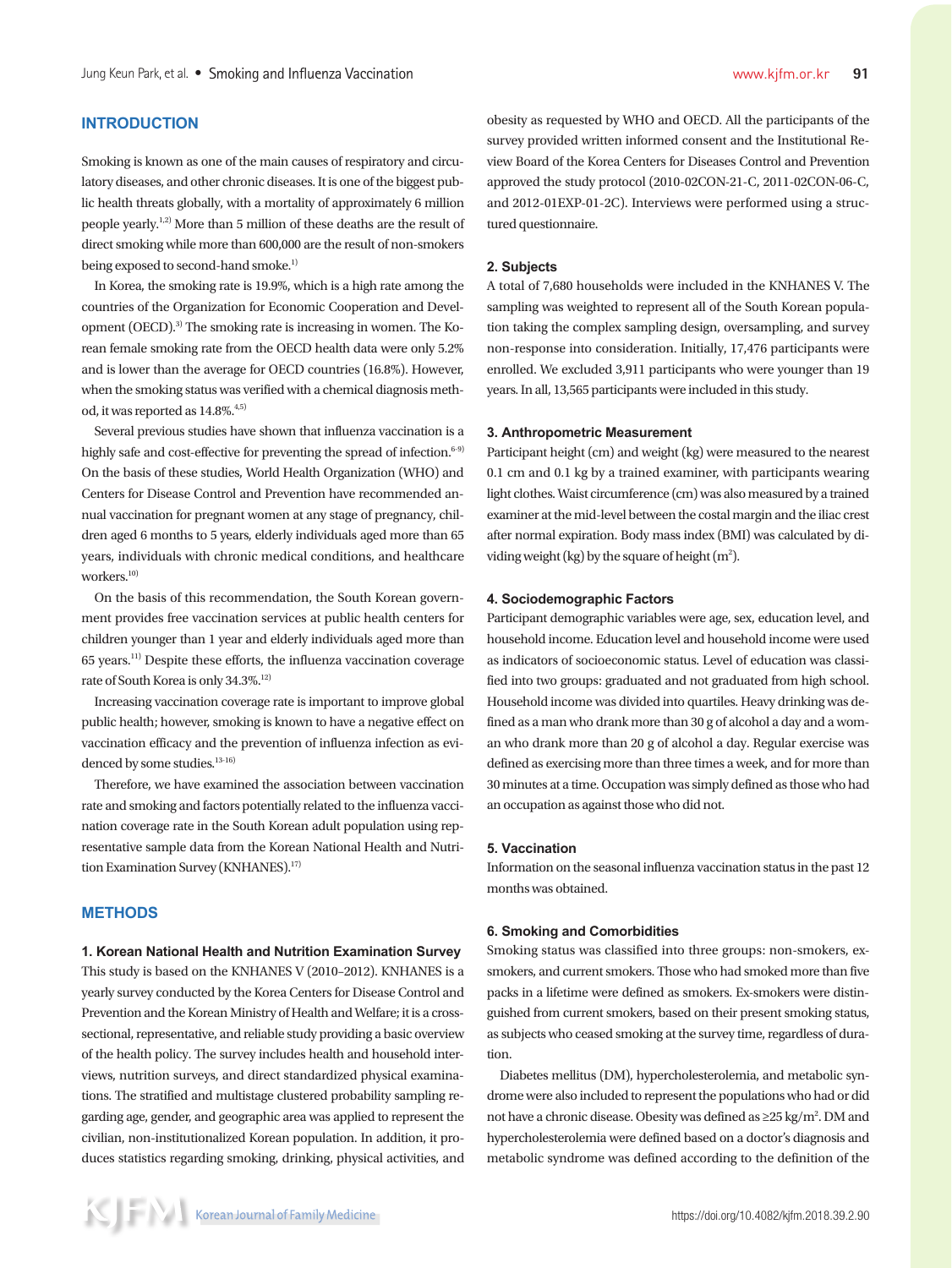American Heart Association/National Heart, Lung, and Blood Institute scientific statement.<sup>18)</sup> Central obesity for the Asian population was defined as men and women with an abdominal circumference >90 cm, and >80 cm, respectively.

# **7. Statistics**

General characteristics according to influenza vaccination status are presented as percentages (standard errors [SE]) and as means and SE for quantitative variables. To perform group comparisons, the chisquare test and t-test were used for categorical and continuous data, respectively, and both univariate and multiple logistic regression analyses were used to evaluate smoking and other demographic variables as factors related to influenza vaccination.

In the multiple logistic regression analyses, we adjusted for age, sex, education level, and household income as related demographic factors and used BMI, regular exercise, and drinking status as healthy behavior factors. Additionally, odds ratios (ORs) and 95% confidence intervals (CIs) for influenza vaccination coverage were calculated according to the combinations of those factors.

All statistical analyses were conducted using SAS ver. 9.2 for Windows (SAS Institute Inc., Cary, NC, USA).

# **RESULTS**

## **1. General Characteristics**

The general characteristics of the influenza vaccination coverage are shown in Table 1. Of the 13,565 participants included in this study, the vaccination coverage rate in the previous 12 months was 27.3% (n=3,703). The sexes (male and female) were analyzed separately. In men, older age (P<0.0001), non-smokers (P<0.0001), non-heavy alcohol drinking (P<0.0001), unemployment (P<0.0001), DM (P<0.0001), and metabolic syndrome (P<0.0001) were associated with higher influenza vaccination coverage. However, no statistically significant difference was observed for education level, BMI, household income, regular exercise, and hypercholesterolemia with regard to vaccination coverage.

In women, older age (P<0.0001), non-smokers (P=0.0083), occupation (P=0.002), DM (P<0.0001), hypercholesterolemia (P<0.0001), and metabolic syndrome (P<0.0001) were associated with higher vaccination coverage rate. No statistically significant difference was observed for education level, BMI, household income, regular exercise, and non-heavy alcohol drinking groups with regard to vaccination coverage.

As shown in Figure 1, the vaccination coverage rate decreased as the



Figure 1. Influenza vaccination coverage in subjects with regard to smoking.

|                                      | Vaccination    |                |          |                |                |          |  |
|--------------------------------------|----------------|----------------|----------|----------------|----------------|----------|--|
| Characteristic                       | Male           |                |          | Female         |                |          |  |
|                                      | <b>No</b>      | Yes            | P-value  | No             | Yes            | P-value  |  |
| Unweighted total no.                 | 9,862          | 3,703          |          | 9,862          | 3,703          |          |  |
| Age $(y)$                            | $40+0.2$       | $43 \pm 0.5$   | < 0.0001 | $40+0.2$       | $43.6 \pm 0.3$ | < 0.0001 |  |
| Body mass index (kg/m <sup>2</sup> ) | $24.2 \pm 0.1$ | $24.3 \pm 0.1$ | 0.2677   | $23 \pm 0.1$   | $23.4 \pm 0.1$ | 0.0011   |  |
| Waist circumference (cm)             | $83.9 \pm 0.2$ | $84.6 \pm 0.3$ | 0.0495   | $76.5 \pm 0.2$ | $78.2 \pm 0.3$ | < 0.0001 |  |
| Smoking (yes %)                      |                |                | < 0.0001 |                |                | 0.0083   |  |
| None                                 | $24.1 + 0.8$   | $26.3 + 1.5$   |          | $87.5 \pm 0.6$ | $90.6 \pm 0.8$ |          |  |
| Ex                                   | $25.1 \pm 0.8$ | $33 + 1.6$     |          | $4.6 \pm 0.4$  | $3.6 + 0.5$    |          |  |
| Current                              | $50.7 + 0.9$   | $40.7 \pm 1.7$ |          | $7.8 \pm 0.5$  | $5.8 \pm 0.6$  |          |  |
| Heavy drinking (yes %)               | $20.2 \pm 0.7$ | $16.0 \pm 1.3$ | 0.0088   | $3.0 \pm 0.3$  | $2.2 \pm 0.4$  | 0.1186   |  |
| Education $>12$ y (yes %)            | $38.8 \pm 1.0$ | $39.5 \pm 1.7$ | 0.7476   | $34.1 \pm 0.9$ | $33 + 1.2$     | 0.4152   |  |
| Income $(Q1)$ (yes %)                | $9.9 + 0.7$    | $7.8 \pm 1.0$  | 0.0791   | $10.2 \pm 0.6$ | $11.6 \pm 0.9$ | 0.1681   |  |
| Regular exercise (yes %)             | $23.5 \pm 0.8$ | $24.5 \pm 1.5$ | 0.5446   | $16.9 \pm 0.7$ | $18.1 \pm 1.0$ | 0.2896   |  |
| Occupation (yes %)                   | $82.6 \pm 0.8$ | $84.1 \pm 1.2$ | 0.2888   | $57.0 \pm 0.8$ | $52.6 \pm 1.3$ | 0.002    |  |
| Diabetes mellitus (yes %)            | $7.1 \pm 0.4$  | $10.6 \pm 1.0$ | 0.0008   | $4.1 \pm 0.3$  | $6.9 + 0.7$    | < 0.0001 |  |
| Hypercholesterolemia (yes %)         | $10.2 \pm 0.6$ | $12.0 + 1.1$   | 0.1412   | $10.2 \pm 0.5$ | $15+0.9$       | < 0.0001 |  |
| Metabolic syndrome (yes %)           | $23.9 \pm 0.8$ | $28.7 \pm 1.6$ | 0.0042   | $17.3 \pm 0.6$ | $24.9 + 1.1$   | < 0.0001 |  |
| Obesity (yes %)                      | $37.2 \pm 0.9$ | $38.1 \pm 1.7$ | 0.6322   | $25.4 \pm 0.7$ | $28.8 \pm 1.2$ | 0.0171   |  |

Values are presented as mean±standard error.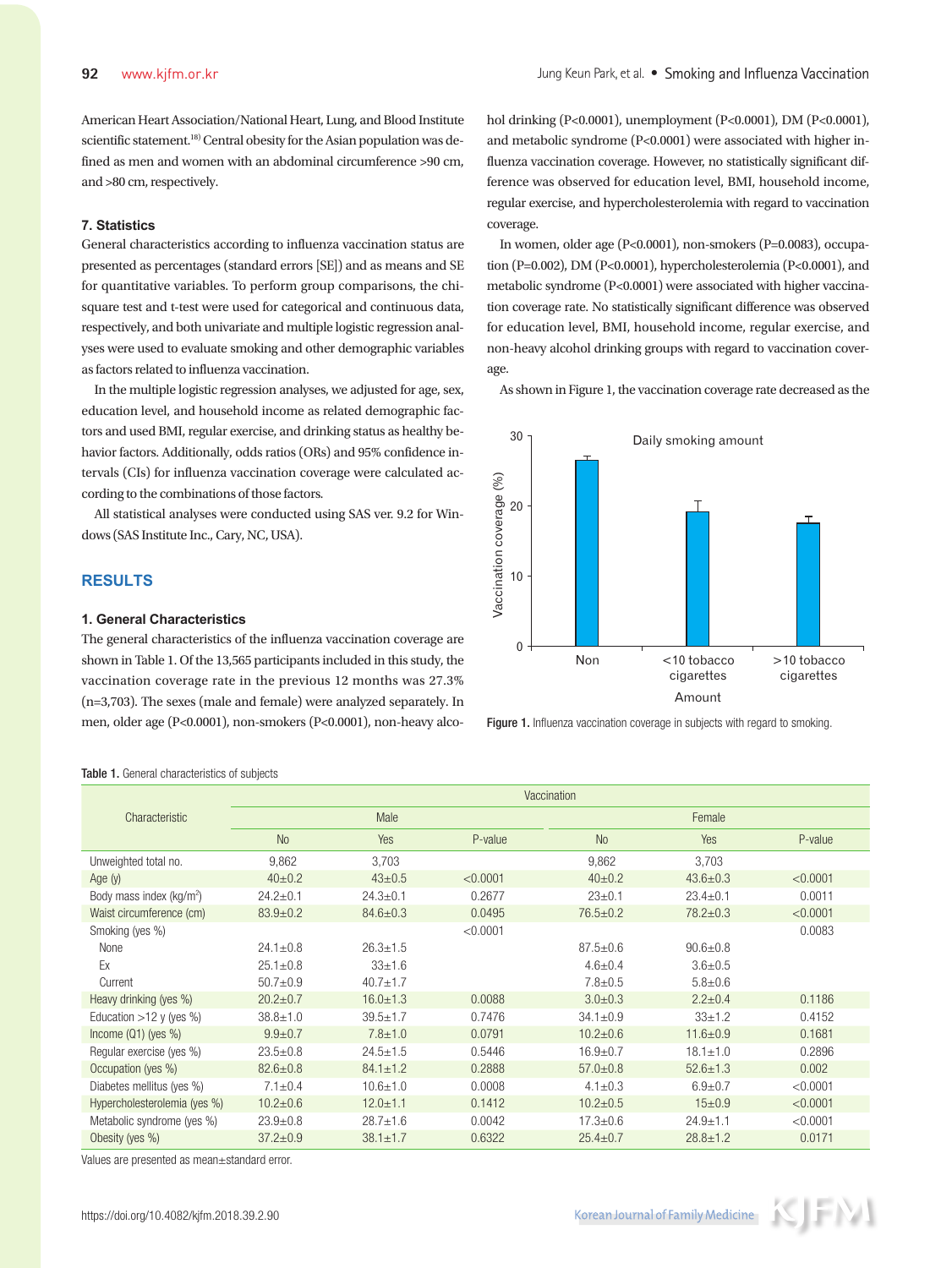smoking level increased (no smoking, <10 cigarettes, and >10 cigarettes). Individuals who smoked more showed a lower coverage rate than the individuals who smoked less. Non-smokers (P<0.0001) also showed a higher vaccination rate.

We analyzed vaccination coverage with smoking status and each of the related factors (age, sex, BMI, and metabolic syndrome). As shown in Table 2, current smokers who were younger (OR, 0.687; 95% CI, 0.541–0.873), male (OR, 0.737; 95% CI, 0.604–0.899), with lower BMI (OR, 0.663; 95% CI, 0.539–0.816), and without metabolic syndrome (OR, 0.658; 95% CI, 0.541–0.801) had lower vaccination coverage rates, while no significant effects were observed for other factors. In contrast,

Table 2. Multivariate analysis of factors related to influenza vaccination coverage

| Variable                    | Smoking       | Odds ratio (95% confidence interval)             |  |
|-----------------------------|---------------|--------------------------------------------------|--|
| Total                       | Non           | 1                                                |  |
|                             | Ex<br>Current | $0.996(0.845 - 1.174)$<br>$0.758(0.648 - 0.887)$ |  |
| Age $(y)$                   |               |                                                  |  |
| $19 - 39$                   | <b>Non</b>    | $\mathbf{1}$                                     |  |
|                             | Ex            | $0.909(0.705 - 1.173)$                           |  |
|                             | Current       | $0.687(0.541 - 0.873)$                           |  |
| $40 - 64$                   | Non           | $\mathbf{1}$                                     |  |
|                             | Ex            | 1.115 (0.882-1.409)                              |  |
|                             | Current       | $0.863(0.676 - 1.101)$                           |  |
| Gender                      |               |                                                  |  |
| Male                        | Non           | 1                                                |  |
|                             | Ex            | 1.037 (0.83-1.296)                               |  |
|                             | Current       | $0.737(0.604 - 0.899)$                           |  |
| Female                      | Non           | 1                                                |  |
|                             | Ex<br>Current | $0.838(0.606 - 1.159)$<br>$0.904(0.689 - 1.186)$ |  |
| Body mass index ( $kg/m2$ ) |               |                                                  |  |
| < 25                        | Non           | $\mathbf{1}$                                     |  |
|                             | Ex            | $0.888(0.719 - 1.095)$                           |  |
|                             | Current       | $0.663(0.539 - 0.816)$                           |  |
| $\geq$ 25                   | Non           |                                                  |  |
|                             | Ex            | 1.244 (0.94-1.647)                               |  |
|                             | Current       | $0.983(0.744 - 1.298)$                           |  |
| Metabolic syndrome          |               |                                                  |  |
| N <sub>o</sub>              | Non           | 1                                                |  |
|                             | Ex            | 0.927 (0.762-1.129)                              |  |
|                             | Current       | $0.658(0.541 - 0.801)$                           |  |
| Yes                         | Non           | 1                                                |  |
|                             | Ex            | 1.408 (1.015-1.953)                              |  |
|                             | Current       | 1.242 (0.896-1.721)                              |  |

participants in the ex-smoker group who had metabolic syndrome showed a notably positive and significantly high coverage rate (OR, 1.408).

In the multivariate logistic regression analysis (Table 3), model 2 was adjusted for age and sex; model 3 for age, sex, BMI, heavy drinking status, and regular exercise; and model 4 was adjusted for age, sex, BMI, heavy drinking status, regular exercise, education level, income, and metabolic syndrome. Current smokers had a lower vaccination rate after adjusting for all those covariates (OR, 0.753; 95% CI, 0.64–0.88).

# **DISCUSSION**

This study was designed to demonstrate the relationship between smoking status and influenza vaccination rate. In this study, we observed that as smoking increased, the vaccination rate decreased in male current smokers. Younger age, heavy drinking, and the absence of metabolic syndrome were associated with lower vaccination rates in the South Korean adult population.

In previous studies, influenza vaccination coverage was explained as a very effective and safe preventive method; as high mortality due to influenza could be reduced by 80%, this method is recommended globally.19-21)

The results of this study showed that vaccination rate was high in women, the unemployed, the diabetic, those with metabolic syndrome, non-smokers, and non-heavy drinkers.

Considering factors associated with high vaccination rates, the results were contrary to the results of the studies conducted abroad,<sup>19,21)</sup> but were consistent with the results of studies conducted in Korea,<sup>22,23)</sup> indicating the likelihood that women can access a range of media and visit medical institutions in their spare time, which may explain why the unemployed showed a high vaccination rate; and women tend to have more interest in their health than men.<sup>24)</sup>

Additionally, the social status of women affected their visiting medical institutions, which might have caused the difference in vaccination rate compared with results of studies conducted abroad.25) High educational level and household income were associated with high vaccination rates, indicating that those who have more time to obtain knowledge about their health make more efforts to prevent diseases.<sup>26)</sup>

For medical causes, patients with diabetes and metabolic syndrome showed higher vaccination rate, indicating the likelihood that these people tend to visit medical institutions more frequently, and are,

Table 3. Odds ratios for influenza vaccination coverage adjusted for related demographic factors and smoking status

| Smoking | Odds ratio (95% confidence interval) |                        |                        |                        |  |  |
|---------|--------------------------------------|------------------------|------------------------|------------------------|--|--|
|         | Model 1                              | Model 2                | Model 3                | Model 4                |  |  |
| Non     |                                      |                        |                        |                        |  |  |
| Ex      | $0.918(0.81 - 1.04)$                 | $0.951(0.814 - 1.111)$ | $0.973(0.831 - 1.141)$ | $0.992(0.841 - 1.17)$  |  |  |
| Current | $0.596(0.531 - 0.669)$               | $0.695(0.599 - 0.806)$ | 0.722 (0.621-0.839)    | $0.753(0.643 - 0.881)$ |  |  |

Non-adjusted for model 1 and adjusted for model 2 (age and sex); model 3 (age, sex, BMI, drink, and exercise); model 4 (age, sex, BMI, drink, exercise, education, income, and metabolic syndrome). BMI, body mass index.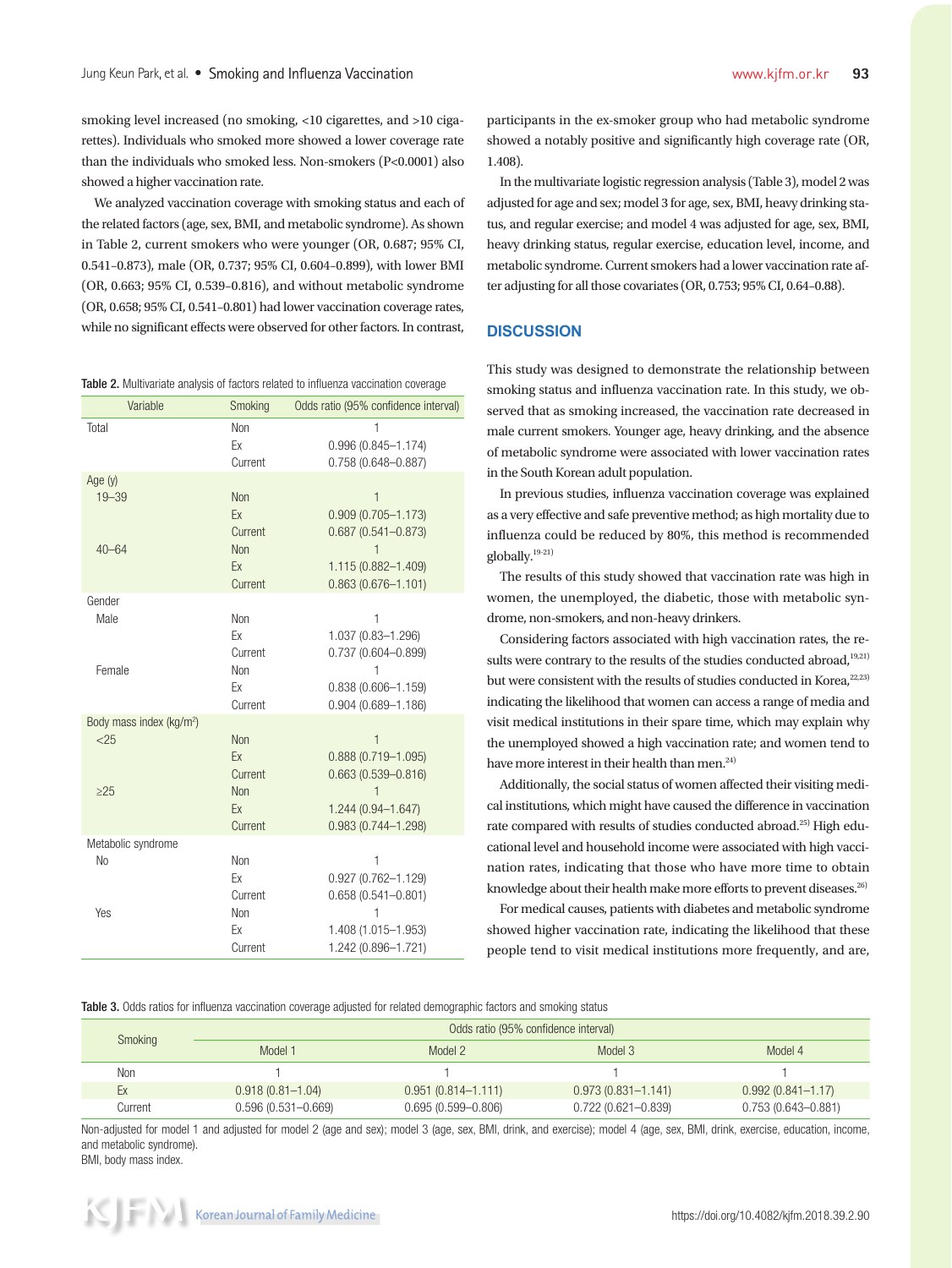therefore, well informed about the danger of influenza and its complications by medical service personnel.

With respect to health behaviors, non-smokers, light drinkers, and individuals who exercised regularly showed high vaccination rates, as consistent with the results of preceding studies. These groups had considerable interest in their health and practices, and this can be interpreted to have the same implication as the above-mentioned causes.27,28)

In this study, a logistic regression analysis was conducted on smoking status and several related factors. The results showed that vaccination rate was low in current smokers in most groups and in the nonobese, which is consistent with the results of preceding studies. $^{13,22,26)}$ 

However, these results are contradicted by those of other studies in which the relationship between smoking and vaccination rate were examined where smokers seemed to recognize their increased susceptibility to infectious disease due to smoking history, leading to increased vaccination rates. Conversely, for non-smokers, their concern for their health seemed low with consequently low vaccination rates.28)

It is worth noting that vaccination rate was low in subjects without metabolic syndrome but non-smokers with metabolic syndrome showed a higher vaccination rate, indicating that this group of subjects had a greater interest in their health owing to the national interest in metabolic syndrome and health promotion campaigns.

In summary, the vaccination rate was higher in the individuals with access to information on health and in individuals exposed to situations that may have led to the increase in sensitivity.

This is the first report on the relationship between smoking status and influenza vaccination rate with the adjustment of related cofactors in the South Korean adult population using the nationally representative survey data.

However, this study has some limitations. First, all the data were collected through a questionnaire survey and analyzed retrospectively, which may have caused recall bias on a range of variables. Second, chronic diseases in smokers were not taken into consideration. Thus, there is a necessity for a subdivided survey on diseases that may result from respiratory diseases and influenza, and on the vaccination rate for these diseases.

Third, those older than the age of 65 are provided with free vaccination in Korea. This was not included in this study because many studies have been conducted involving this age group. The last limitation is that this study had a cross-sectional design making it difficult to explain a direct cause and effect relationship.

In conclusion, current smokers showed lower vaccination rate than other smokers. In smokers or in those with inadequate health-promoting behaviors, there was a difference in vaccination rate than in the other groups, which indicates the necessity to promote interest and practice of health for individuals with less interest in health.

On the basis of these results, clinicians must encourage the vaccination of current smokers and educate them about the importance of smoking cessation for vaccination efficacy. In addition, there is the necessity for further studies on how to help people improve their health status and increase vaccination rate.

# **CONFLICT OF INTEREST**

No potential conflict of interest relevant to this article was reported.

# **REFERENCES**

- 1. World Health Organization. Tobacco fact sheet [Internet]. Geneva: World Health Organization; 2017 [cited 2016 Jun 20]. Available from: http://www.who.int/mediacentre/factsheets/fs339/en/.
- 2. Arcavi L, Benowitz NL. Cigarette smoking and infection. Arch Intern Med 2004;164:2206-16.
- 3. Organization for Economic Cooperation and Development. Daily smoker (indicator) [Internet]. Paris: Organization for Economic Cooperation and Development; 2015 [cited 2016 Jun 20]. Available from: https://data.oecd.org/healthrisk/daily-smokers.htm.
- 4. Kang HG, Kwon KH, Lee IW, Jung B, Park EC, Jang SI. Biochemicallyverified smoking rate trends and factors associated with inaccurate self-reporting of smoking habits in Korean women. Asian Pac J Cancer Prev 2013;14:6807-12.
- 5. Jung-Choi KH, Khang YH, Cho HJ. Hidden female smokers in Asia: a comparison of self-reported with cotinine-verified smoking prevalence rates in representative national data from an Asian population. Tob Control 2012;21:536-42.
- 6. Phonrat B, Pitisuttithum P, Chamnanchanunt S, Puthavathana P, Ngaosuwankul N, Louisirirotchanakul S, et al. Safety and immune responses following administration of H1N1 live attenuated influenza vaccine in Thais. Vaccine 2013;31:1503-9.
- 7. Talbot HK, Griffin MR, Chen Q, Zhu Y, Williams JV, Edwards KM. Effectiveness of seasonal vaccine in preventing confirmed influenza-associated hospitalizations in community dwelling older adults. J Infect Dis 2011;203:500-8.
- 8. Lang PO, Mendes A, Socquet J, Assir N, Govind S, Aspinall R. Effectiveness of influenza vaccine in aging and older adults: comprehensive analysis of the evidence. Clin Interv Aging 2012;7:55-64.
- 9. Sander B, Bauch CT, Fisman D, Fowler RA, Kwong JC, Maetzel A, et al. Is a mass immunization program for pandemic (H1N1) 2009 good value for money?: evidence from the Canadian Experience. Vaccine 2010;28:6210-20.
- 10. Centers for Disease Control and Prevention. Seasonal influenza: flu basics [Internet]. Atlanta (GA): Centers for Disease Control and Prevention; 2014 [cited 2015 Jul 22]. Available from: http://www.cdc.gov/ flu/about/disease/index.htm.
- 11. Korea Centers for Disease Control and Prevention. 2012-2013 Influenza guidelines. Cheongju: Korea Centers for Disease Control and Prevention; 2013.
- 12. Korea Centers for Disease Control and Prevention. Annual influenza coverage trends [Internet]. Cheongju: Korea Centers for Disease Control and Prevention; 2015 [cited 2016 Jun 20]. Available from: http:// www.cdc.go.kr/CDC/contents/CdcKrContentView.jsp?cid=27739& menuIds=HOME001-MNU1130-MNU1124-MNU1563-MNU1566.
- 13. Kee SY, Lee JS, Cheong HJ, Chun BC, Song JY, Choi WS, et al. Influenza vaccine coverage rates and perceptions on vaccination in South Korea.